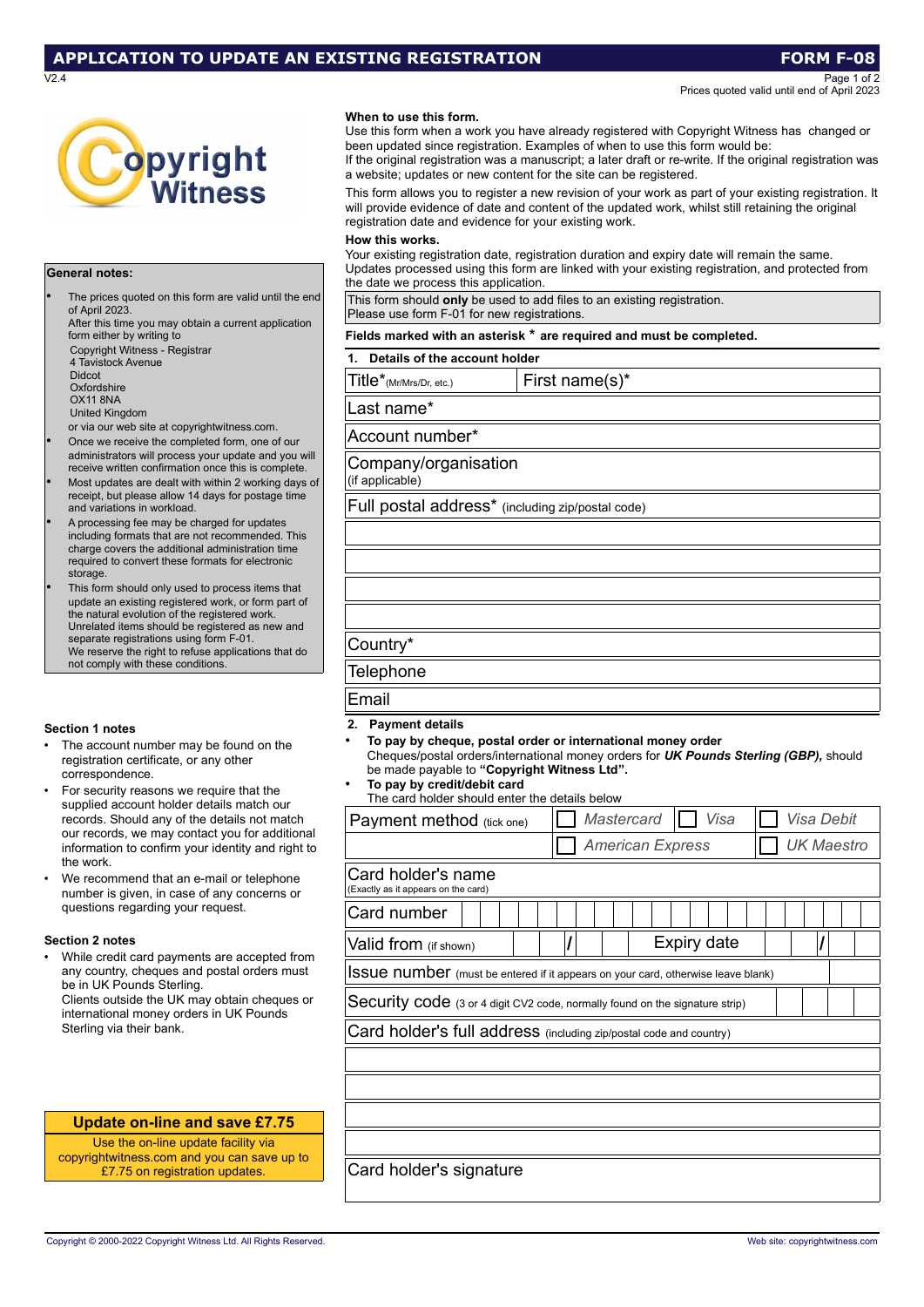# **APPLICATION TO UPDATE AN EXISTING REGISTRATION FORM F-08**

V2.4 Page 2 of 2 Prices quoted valid until end of April 2023

|                                                             |                                                                                                                                                                                                                                         |                                                                                                                                                                                                                                                                 |                                                         |                            | Prices quoted valid until end of April 2023 |  |  |  |  |  |  |
|-------------------------------------------------------------|-----------------------------------------------------------------------------------------------------------------------------------------------------------------------------------------------------------------------------------------|-----------------------------------------------------------------------------------------------------------------------------------------------------------------------------------------------------------------------------------------------------------------|---------------------------------------------------------|----------------------------|---------------------------------------------|--|--|--|--|--|--|
| <b>Section 3 notes</b>                                      |                                                                                                                                                                                                                                         | 3. Details of the work                                                                                                                                                                                                                                          |                                                         |                            |                                             |  |  |  |  |  |  |
| <b>Registration number</b>                                  | This is found on the registration certificate.                                                                                                                                                                                          | Registration number*                                                                                                                                                                                                                                            |                                                         |                            |                                             |  |  |  |  |  |  |
| Title<br>$\bullet$<br>on your registration certificate.     | Please enter the registered title for the work as<br>an additional security check. This can be found                                                                                                                                    | Title*                                                                                                                                                                                                                                                          |                                                         |                            |                                             |  |  |  |  |  |  |
| <b>Section 4 notes</b>                                      |                                                                                                                                                                                                                                         | 4. Details of the update                                                                                                                                                                                                                                        |                                                         |                            |                                             |  |  |  |  |  |  |
| <b>New title</b><br>$\bullet$                               |                                                                                                                                                                                                                                         |                                                                                                                                                                                                                                                                 |                                                         |                            |                                             |  |  |  |  |  |  |
| $\bullet$                                                   | If the title has changed since registration or last<br>update, please enter the new title here.<br>Brief description of the update<br>A short sentence or statement summarising the<br>changes, (e.g. "Second draft"). This will appear | New title (if applicable)<br>(no more than 50 characters)                                                                                                                                                                                                       |                                                         |                            |                                             |  |  |  |  |  |  |
| the certificate.<br><b>Additional comments</b><br>$\bullet$ | on the schedule of revision that accompanies<br>Comments here are optional, but may be used<br>if you need to enter extra details.                                                                                                      | Brief description of update*<br>(no more than 50 characters)                                                                                                                                                                                                    |                                                         |                            |                                             |  |  |  |  |  |  |
| Section 5 notes                                             |                                                                                                                                                                                                                                         |                                                                                                                                                                                                                                                                 |                                                         |                            |                                             |  |  |  |  |  |  |
| <b>Administration fee</b>                                   | A fee of £27.50 is charged for all updates                                                                                                                                                                                              |                                                                                                                                                                                                                                                                 |                                                         |                            |                                             |  |  |  |  |  |  |
| Format                                                      | The standard charges include submissions of<br>CDs, USB Flash drive or a BD/DVD drive<br>containing up to 4GB (4096MB) of data, or<br>paper documents, photos or fabric samples up<br>to 20 pages A4/Letter/Foolscap size.              | <b>Additional comments</b><br>(if required)                                                                                                                                                                                                                     |                                                         |                            |                                             |  |  |  |  |  |  |
| following items:                                            | Additional processing fees apply to the                                                                                                                                                                                                 |                                                                                                                                                                                                                                                                 |                                                         |                            |                                             |  |  |  |  |  |  |
| $\bullet$<br>i.e.                                           | Paper documents/printed materials<br>Documents over 20 pages are charged at<br>£5 per 100 pages or part thereof:<br>$21 - 120$ pages = £5,                                                                                              |                                                                                                                                                                                                                                                                 |                                                         |                            |                                             |  |  |  |  |  |  |
| Electronic media                                            | 121-220 pages = £10, etc.                                                                                                                                                                                                               | 5. Charges                                                                                                                                                                                                                                                      |                                                         |                            |                                             |  |  |  |  |  |  |
|                                                             | DVD/BD/CD disc(s) or USB Flash drives<br>(etc.) containing over 4GB of data are<br>charged at £10 per 4GB or part thereof:                                                                                                              | <b>Administration fee</b><br>Format                                                                                                                                                                                                                             | If your work requires a processing fee,                 | £27.50                     | £<br>27.50                                  |  |  |  |  |  |  |
|                                                             | i.e. $4GB-8GB = £10$ , $8-12GB = £20$ , etc.                                                                                                                                                                                            |                                                                                                                                                                                                                                                                 | please enter it here. (see notes).                      |                            | ${\bf E}$                                   |  |  |  |  |  |  |
|                                                             | If your work requires a processing fee, please<br>enter this in the space provided.                                                                                                                                                     | Extra certificates                                                                                                                                                                                                                                              | If required, enter the quantity<br>here. (see notes).   | Quantity @<br>$£2.00$ each | ${\mathfrak L}$                             |  |  |  |  |  |  |
|                                                             | The preferred format is compact disc.                                                                                                                                                                                                   | Notice labels                                                                                                                                                                                                                                                   | If required, enter the number<br>of sheets (see notes). | Quantity $@$<br>£2.00 each | £                                           |  |  |  |  |  |  |
| <b>Extra certificates</b>                                   | For postal submissions using this form, one<br>certificate is included in the fee, if others are<br>required, please enter the quantity and price in                                                                                    | Sub-total*                                                                                                                                                                                                                                                      |                                                         |                            | £                                           |  |  |  |  |  |  |
| the spaces provided.                                        |                                                                                                                                                                                                                                         | Total:*                                                                                                                                                                                                                                                         |                                                         |                            |                                             |  |  |  |  |  |  |
| <b>Notice labels</b>                                        |                                                                                                                                                                                                                                         |                                                                                                                                                                                                                                                                 |                                                         |                            |                                             |  |  |  |  |  |  |
|                                                             | Self adhesive labels that state that the work is<br>registered and registration number:                                                                                                                                                 |                                                                                                                                                                                                                                                                 |                                                         |                            | £ <sub></sub>                               |  |  |  |  |  |  |
| Copyright Witness.                                          | This work is registered with<br>Copyright<br><b>Witness</b><br>Registration No:123456789                                                                                                                                                | Send the completed form, a copy of your work and payment to:                                                                                                                                                                                                    |                                                         |                            | <b>GBP (UK Pounds Sterling).</b>            |  |  |  |  |  |  |
| <b>Total</b><br>$\bullet$<br>and label charges.             | Each sheet contains 84 labels.<br>If these are required, please enter the quantity<br>and price in the spaces provided.<br>Please enter the total value for all<br>registrations, including any format, certificate                     | 4 Tavistock Avenue<br><b>Didcot</b><br>Oxfordshire<br>OX11 8NA<br>United Kingdom<br>Please ensure you enclose a full copy of any work you wish to include in the update.<br>Deposited copies are non-returnable, please do not send the original or master copy | Copyright Witness - Registration Services               |                            |                                             |  |  |  |  |  |  |
| a parent or guardian:                                       | Applicants under 18 should also obtain a signature from                                                                                                                                                                                 | I hereby accept the terms and conditions, and certify that the information I have provided is correct and that the<br>work to be registered does not infringe copyright or other rights of any other party.                                                     |                                                         |                            |                                             |  |  |  |  |  |  |
| Signature                                                   |                                                                                                                                                                                                                                         | Signed* (Applicant/authorised agent)                                                                                                                                                                                                                            |                                                         |                            |                                             |  |  |  |  |  |  |
| Print name                                                  |                                                                                                                                                                                                                                         | Date*                                                                                                                                                                                                                                                           |                                                         |                            |                                             |  |  |  |  |  |  |

### Copyright © 2000-2022 Copyright Witness Ltd. All Rights Reserved. Web site: copyrightwitness.com Web site: copyrightwitness.com